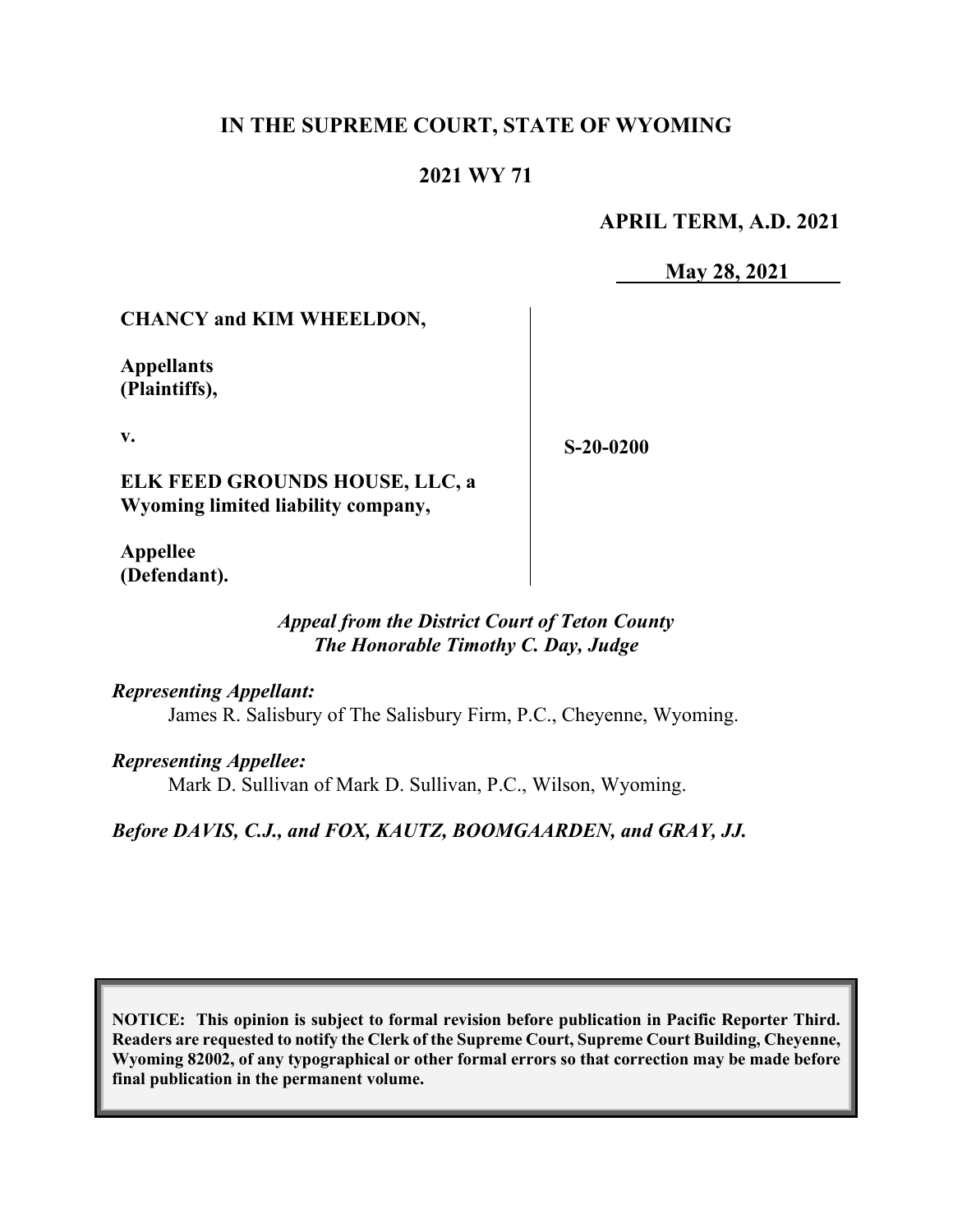### **BOOMGAARDEN, Justice.**

[¶1] Spouses Chancy and Kim Wheeldon (the Wheeldons) sued their neighbor Elk Feed Grounds House, LLC (Elk Feed) for quiet title and a declaratory judgment that they have an implied easement across Elk Feed's property for commercial recreational activities. After a bench trial, the district court decided the Wheeldons failed to establish the alleged easement is necessary and beneficial to the enjoyment of their property—an element required to establish an implied easement. The Wheeldons appeal on two grounds. First, they claim the court applied the incorrect standard to determine necessity. Second, they contend the court erroneously found Elk Feed was a bona fide purchaser entitled to statutory and common law protections. We affirm.

### *ISSUES*

[¶2] We restate the issues as:

I. Whether the district court applied the correct "necessity" standard to establish an implied easement.

II. Whether the district court found Elk Feed was a bona fide purchaser entitled to statutory and common law protections, and whether the court's bona fide purchaser references were pertinent to the "necessity" analysis.

## *FACTS*

[¶3] The Wheeldons own and operate the "Mill Iron Ranch" near Horse Creek Road in Jackson, Wyoming. The ranch has been in operation as a family-run business for many decades. It offers various recreational activities to visitors throughout the year. Pertinent to this appeal, those activities include horseback trail rides in summer and sleigh rides in winter.

[¶4] Several property transactions are central to this appeal. In May 2007, the Wheeldons divided approximately 80 acres they owned into five separate tracts, creating the Wheeldon Family Subdivision. They retained ownership of Tract 5 (60 acres) for the ranch. They gifted the adjacent tract, Tract 2 (5 acres), to their son Coby Wheeldon on May 10. In September 2008, Coby conveyed Tract 2 to himself and his then-wife so they could obtain financing to build a home on the property. Each conveyance reflected the property was unencumbered except for encumbrances of record. No deed or other instrument for any of these conveyances reserved an express easement for trail or sleigh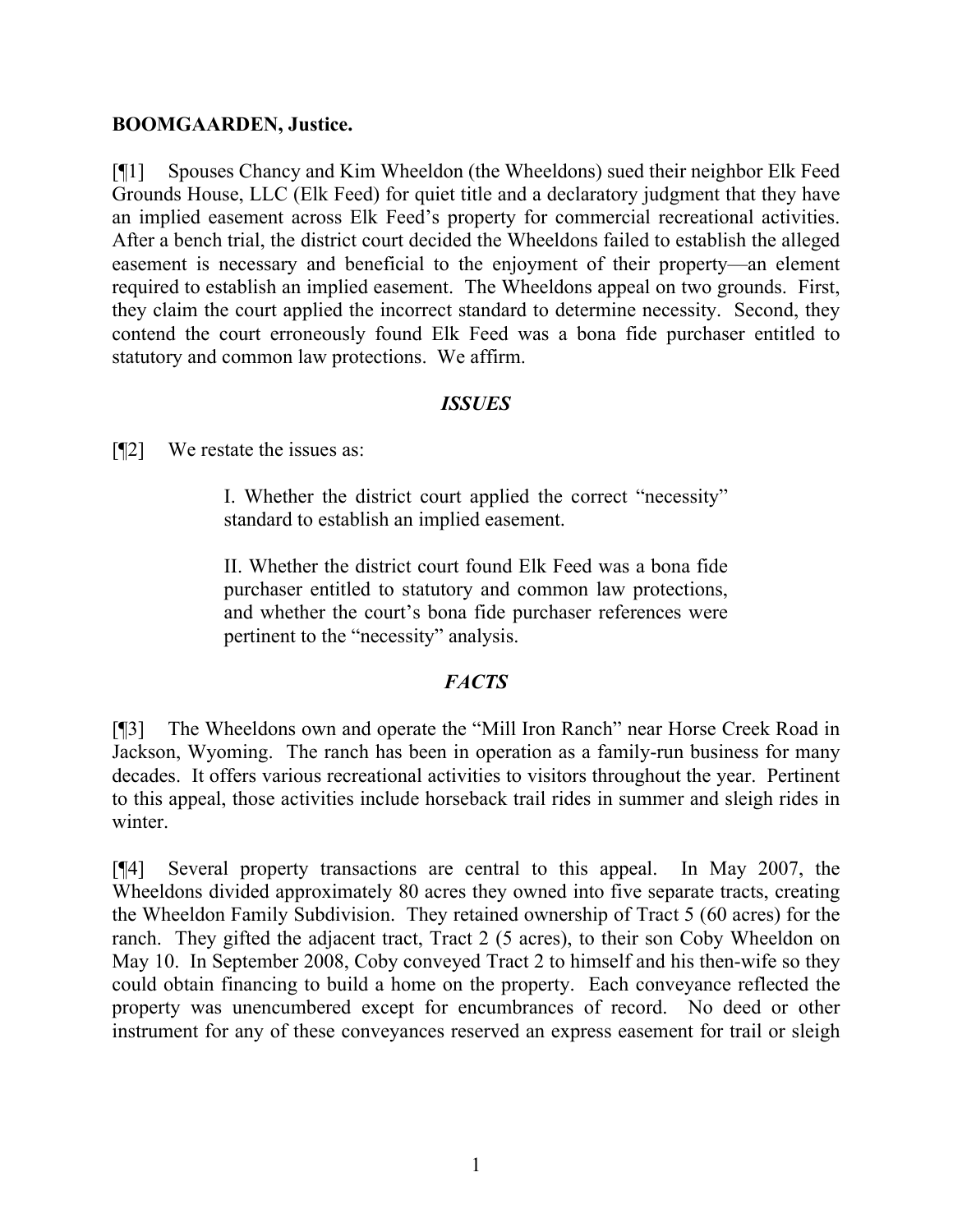rides. There is no dispute the Wheeldons used Tract 2 for each type of ride before and after giving Coby Tract 2. [1](#page-2-0)

[¶5] In 2014, the Wheeldons sold the northern 40 acres of Tract 5 to the Wyoming Game & Fish Commission. Around the same time, they conveyed an easement to Game & Fish so its employees could use Horse Creek Road to drive through Mill Iron Ranch to access the elk feeding grounds.

[¶6] When Coby and his wife divorced around 2014, the court ordered them to sell Tract 2. They sold the property to Elk Feed in June 2017. Elk Feed's sole member, John Boerschig, knew the Wheeldons claimed they had an implied easement across Tract 2, but he purchased the property believing their claim had no merit. After purchasing the property, Elk Feed installed a fence that blocked access to the trails.

[¶7] The Wheeldons filed their complaint for quiet title and declaratory judgment in August 2017. They sought rights to a 60 foot wide implied easement across Tract 2 for "commercial and/or recreational uses that all originate on and are headquartered within Tract 5, including, but not limited to, their wagon rides, sleigh rides, horseback rides, and outfitting business; with the exact location of such [t]rails easement to be established by a survey." They alleged their trail use has been apparent, obvious, and continuous, and that an easement over Tract 2 is necessary and beneficial to the ranch.

[¶8] It took approximately two and a half years for the case to make its way to trial. During that time, the court granted the Wheeldons a preliminary injunction, allowing them to use the trails pending trial. The parties engaged in settlement negotiations and completed discovery. The court denied the Wheeldons' motion for summary judgment.

[¶9] The court held a fact-intensive three-day bench trial in February 2020. It heard testimony from both parties, several expert witnesses, and third-party witnesses. It admitted dozens of exhibits.

[¶10] In its order, the court found the claimed easement impacted only two of the ranch's business activities: the four-hour horse trail rides and the sleigh rides.<sup>[2](#page-2-1)</sup> It included the following "rough diagram" of the claimed easement across Tract 2 for illustrative purposes: [3](#page-2-2)

<span id="page-2-0"></span><sup>&</sup>lt;sup>1</sup> The sleigh route is a loop that begins and ends on Tract 5. Sleighs leave a barn on Tract 5, follow the Wheeldons' private road until it turns north, cross a creek, and proceed across Tract 2 to the elk feeding grounds. Then sleighs turn left, cross Tract 2 again, and return to the barn. The four-hour horse trail route also begins on Tract 5, but it crosses a different section of Tract 2, and then proceeds onto United States

<span id="page-2-1"></span> $\frac{2}{3}$  The Wheeldons have not appealed this aspect of the court's order.  $\frac{3}{3}$  The record contains various maps but none depict the claimed easement.

<span id="page-2-2"></span>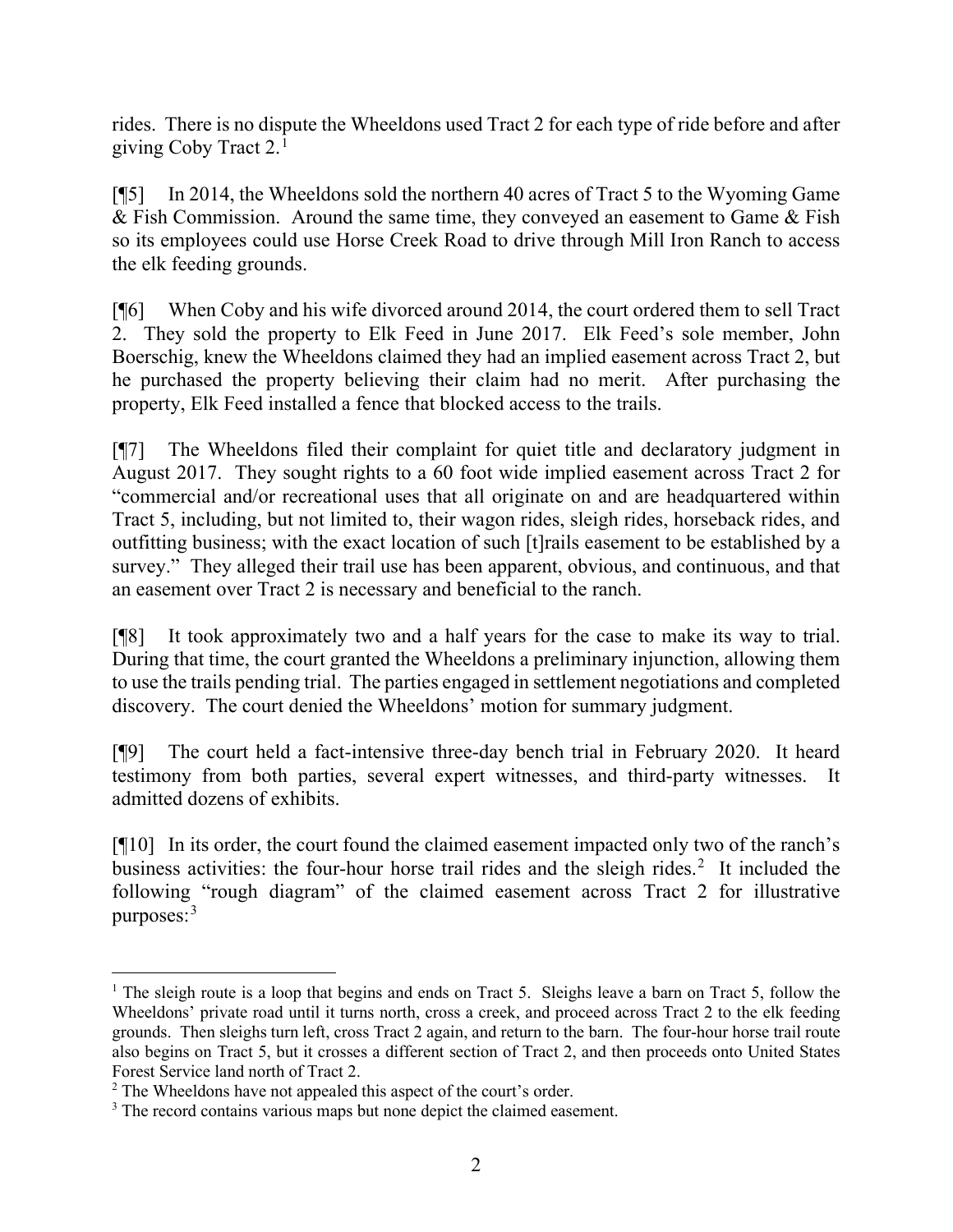

The court then decided the Wheeldons failed to carry their burden to prove the claimed easement is necessary and beneficial to the enjoyment of Tract 5. Accordingly, they did not have an implied easement over Elk Feed's property. This appeal followed.

#### *STANDARD OF REVIEW*

[¶11] "After a bench trial, we review the district court's factual findings for clear error and its conclusions of law de novo." *Fuger v. Wagoner*, 2020 WY 154, ¶ 8, 478 P.3d 176, 181 (Wyo. 2020) (citing *Mattheis Co. v. Town of Jackson*, 2019 WY 78, ¶ 18, 444 P.3d 1268, 1275 (Wyo. 2019)). The only "factual findings" the Wheeldons challenge are the district court's references to Elk Feed's bona fide purchaser status. "We review the question of whether the district court applied the proper legal standard *de novo.*" *CBM Geosolutions, Inc. v. Gas Sensing Tech. Corp.*, 2009 WY 113, ¶ 6, 215 P.3d 1054, 1057 (Wyo. 2009) (citing *Hopper v. All Pet Animal Clinic, Inc.*, 861 P.2d 531, 538 (Wyo. 1993)); *see also Hansuld v. Lariat Diesel Corp.*, 2015 WY 12, ¶¶ 12–15, 341 P.3d 428, 432–33 (Wyo. 2015) (*Hansuld III*).

#### *DISCUSSION*

#### *I. The district court applied the correct necessity standard.*

[¶12] The Wheeldons had to prove three elements to establish an implied easement:

(1) common ownership followed by a conveyance separating the unified ownership; (2) before severance, the common owner used part of the property for the benefit of the other part, a use that was apparent, obvious, and continuous; and (3) the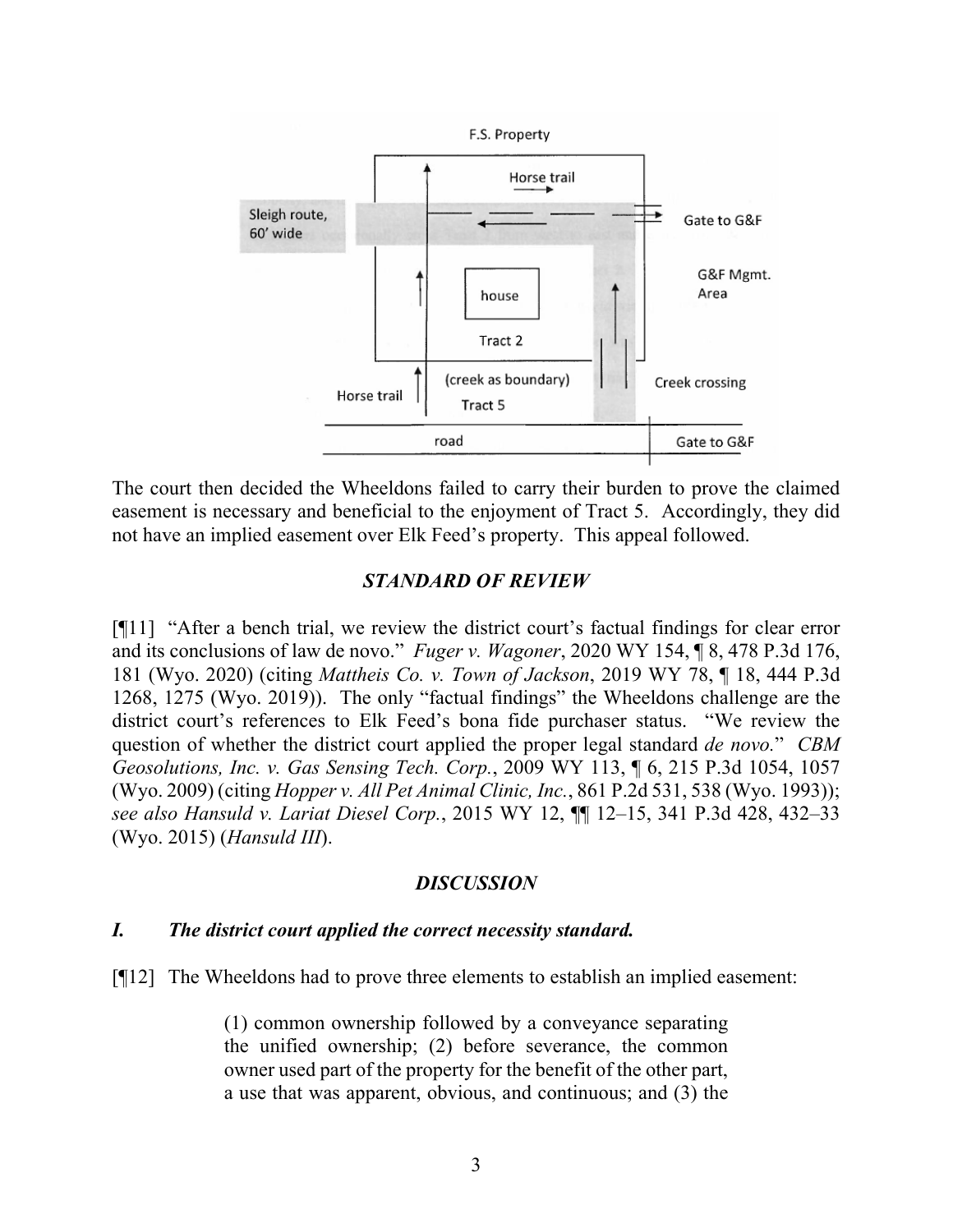claimed easement is necessary and beneficial to the enjoyment of the parcel previously benefitted.

*O'Hare v. Hulme*, 2020 WY 31, ¶ 30, 458 P.3d 1225, 1237 (Wyo. 2020) (quoting *Hansuld v. Lariat Diesel Corp.*, 2010 WY 160, ¶ 10, 245 P.3d 293, 298 (Wyo. 2010) (*Hansuld II*)). Only the third element, "necessity," is in dispute here. The Wheeldons argue the district court required them to establish strict necessity rather than reasonable necessity.

[¶13] More specifically, the Wheeldons assert the court blurred the line between easements by necessity (strict necessity) and implied easements (reasonable necessity) when it explained:

> 30. Implied Easements. Implied easements are recognized in the law, designed to create an easement where the parties to a transaction did not record an express easement. The failure to record an easement is often due to an oversight or a lack of sophistication in the transaction. Restatement of Property § 476 cmt. a.

> 31. Implied easements are seen in cases for pipelines and roads, both of which are physical infrastructure serving the dominant property. In Wyoming, some of the central cases are *In re Estate of Shirren*, 987 P.2d 140 (Wyo. 1999), *Hansuld v. Lariat Diesel Corp. (Hansuld I)*, 2003 WY 165, ¶ 17, 81 P.3d 215, 219 (Wyo. 2003), and *Hansuld v. Lariat Diesel Corp. (Hansuld II)*, 2010 WY 160, 245 P.3d 293 (Wyo. 2010).

> 32. This case is unique in that body of case law. This case is not for access to the [Wheeldons'] property for necessary infrastructure like a pipeline or road. This is a claim for an entirely commercial and recreational use, that provides no access to [the Wheeldons'] property but only provides access from [the Wheeldons'] property, by guests and for a solely commercial and recreational purpose.

> 33. If this Court were to find that [the Wheeldons] have an implied easement for entirely commercial and recreational use across the property of a neighbor, this case would be unique in Wyoming's case law.

> > \* \* \* \*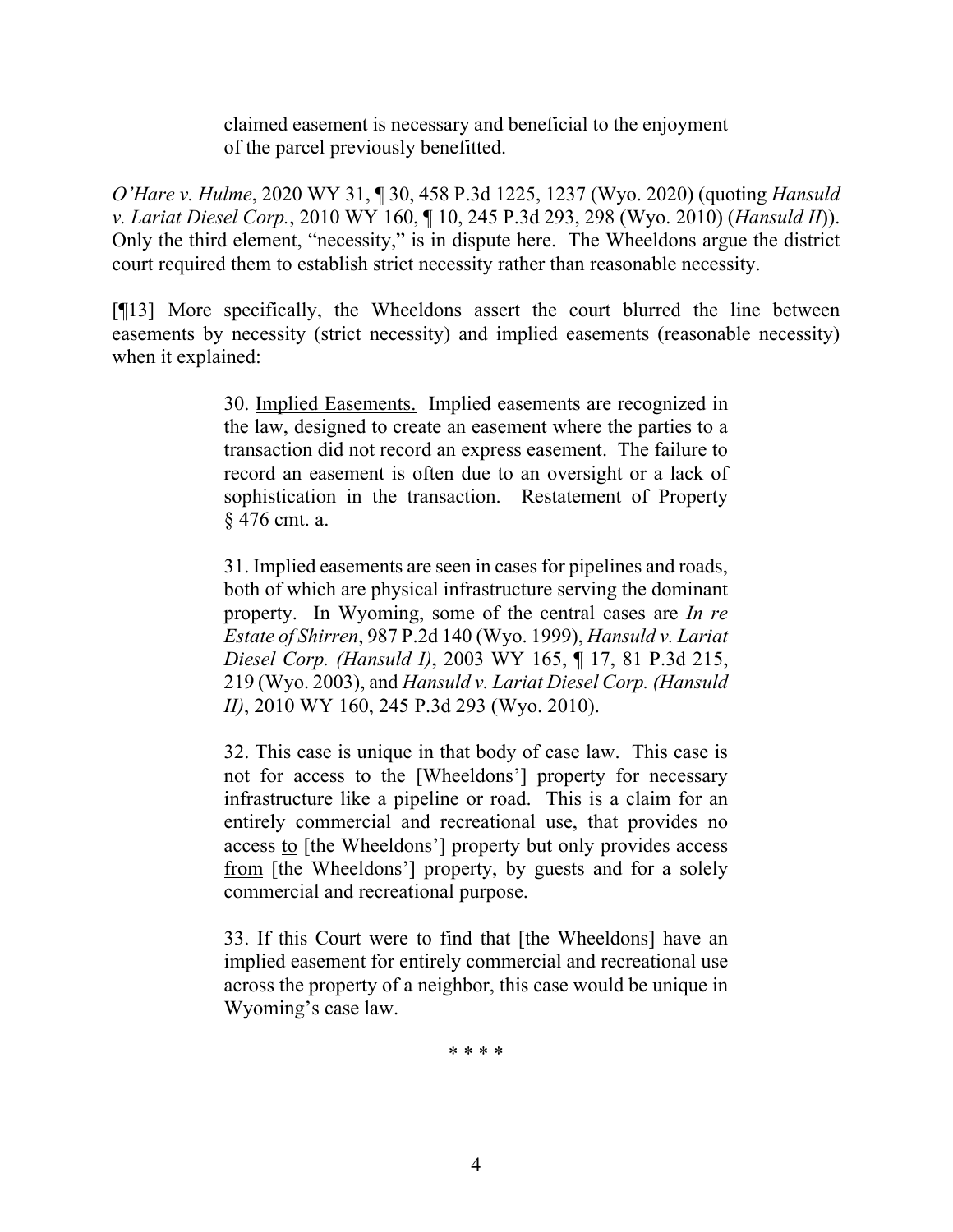42. As noted above, this is an unusual easement case. The use of [Elk Feed's] property is not necessary for the [Wheeldons] to use their property. [The Wheeldons'] property is fully accessible without the necessity of additional easements for roads, water, or other infrastructure. As the evidence showed at trial, alternative routes for the sleigh rides and trail rides are available which do not require the use [of Elk Feed's] property. Therefore, the Court will need to evaluate the proportionate expense to [the Wheeldons] and burden to [Elk Feed] of the claimed easements to determine necessity. The claimed easements are only purported to be necessary for continued commercial and recreational operations, a type of use to which the doctrine of implied easements may not be easily adapted. While the law of implied easements seems to be ill-suited to this scenario, the Court analyzes the matter as the parties presented it, applying the facts presented to the contested element of necessity.

\* \* \* \*

100. The Court again notes [] that implied easement law seems more suited to address physically necessary access to property such as for roads, utilities, water, and sewer. Implied easement law may not be well-suited for entirely commercial and recreational use of a neighbor's property. Recognizing an implied easement in the facts of this case, after the comparison of expenses and burdens, and after considering the Restatement factors, would appear to be an unwarranted and significant expansion of implied easement law in Wyoming.

According to the Wheeldons these paragraphs suggest the court took the position that because their property is not landlocked or deprived of utility access, the claimed implied easement is not reasonably necessary for the use and enjoyment of their property. We  $disagree.<sup>4</sup>$  $disagree.<sup>4</sup>$  $disagree.<sup>4</sup>$ 

<span id="page-5-0"></span><sup>&</sup>lt;sup>4</sup> We also disagree with the Wheeldons' contention that the court created a presumption against an implied easement and improperly considered the nature of the easement in its analysis. Although the court analyzed factors unrelated to necessity, and perhaps overemphasized the unique nature of this case (as involving commercial recreational use rather than physical or utility access), the court did not ignore our precedent or impose any presumption. Most important, it did not deny the Wheeldons' implied easement claim based on the unique nature of the use. Rather, it "analyze[d] the matter as the parties presented it, applying the facts presented to the contested element of necessity."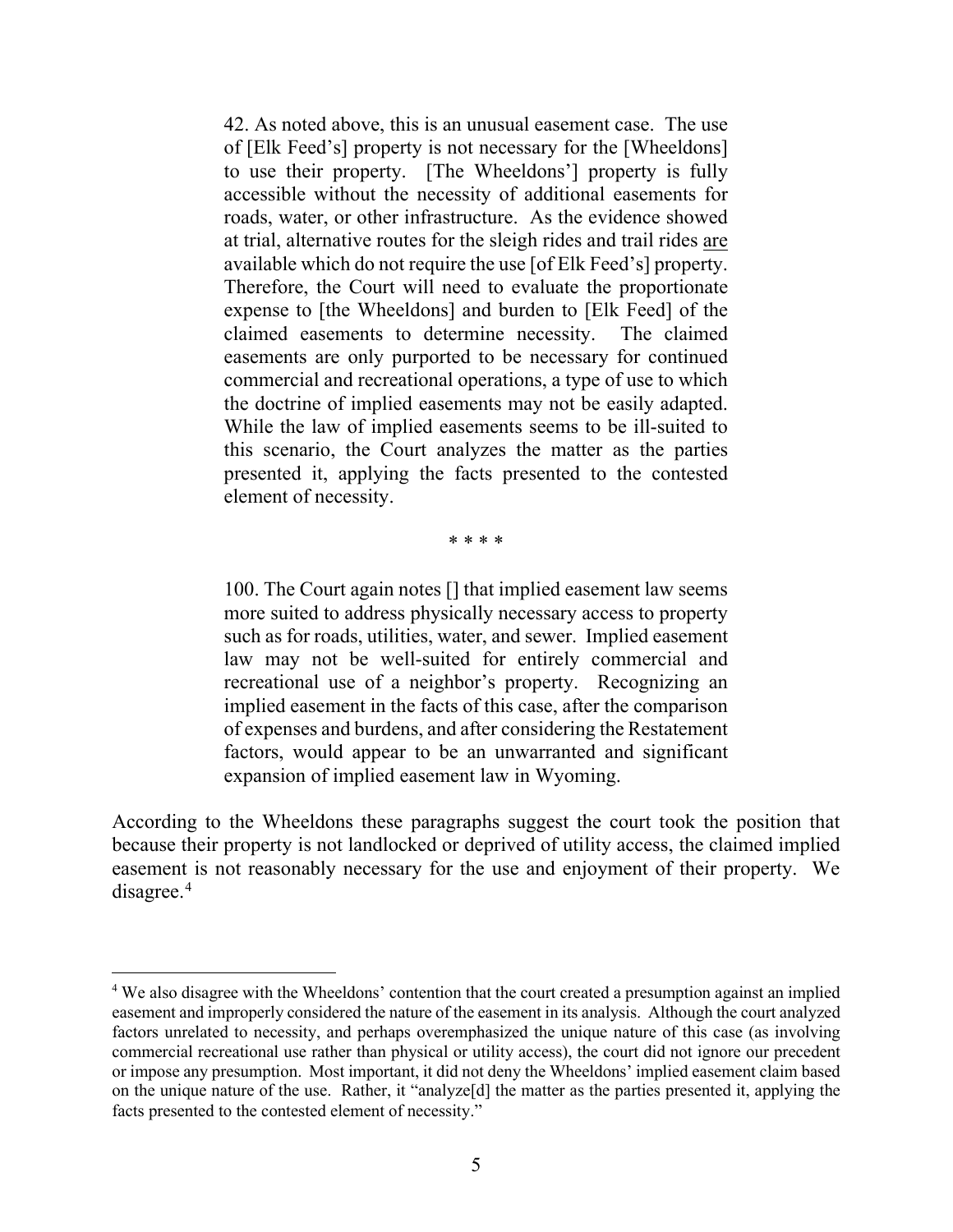[¶14] Regarding "necessity" we have said:

"… If no use can be made of land conveyed or retained without the benefit of an easement, it is assumed that the parties intended the easement to be created …

"… If land can be used without an easement, but cannot be used without disproportionate effort and expense, an easement may still be implied in favor of either the conveyor or the conveyee on the basis of necessity …

"… In the different situations that may appear, a constantly decreasing degree of necessity will require a constantly increasing clearness of implication from the nature of the prior use. Accordingly, no precise definition of necessity can be made."

*Miner v. Jesse & Grace, LLC*, 2014 WY 17, ¶ 49, 317 P.3d 1124, 1140 (Wyo. 2014) (quoting *In re Estate of Shirran*, 987 P.2d 140, 145 (Wyo. 1999)); *see also Corbett v. Whitney*, 603 P.2d 1291, 1293 (Wyo. 1979) (citing Restatement of Property § 476 cmt. g (1944)).

[¶15] Moreover, necessity must be determined based on the circumstances existing at the time of severance, not the judicial proceedings. *See Miner*, ¶ 35, 317 P.3d at 1136; 28A C.J.S. *Easements* § 92, Westlaw (March 2021 Update) (collecting cases); *Capstar Radio Operating Company v. Lawrence*, 160 Idaho 452, 461, 375 P.3d 282, 291 (Idaho 2016); *Proper v. Greager*, 827 P.2d 591, 594 (Colo. App. 1992); *Norken Corp. v. McGahan*, 823 P.2d 622, 631 (Alaska 1991); *Clark v. Galaxy Apartments*, 427 N.W.2d 723, 726 (Minn. Ct. App. 1988); *Pugh v. Cook*, 153 Ariz. 246, 248, 735 P.2d 856, 858 (Ariz. Ct. App. 1987).

[¶16] Having found the Wheeldons could use their land without the claimed easement, the court properly applied the burden/benefit analysis cited above. *See O'Hare*, ¶¶ 31–34, 458 P.3d at 1238; *Miner*, ¶¶ 49–50, 317 P.3d at 1140; *Hansuld II*, ¶¶ 12–13, 245 P.3d at 298; *Shirran*, 987 P.2d at 145. It analyzed "whether the expense of pursuing an alternative to the easement is disproportionate to the burden on the servient estate of implying an easement across the property." *Hansuld II*, ¶ 12, 245 P.3d at 298. In doing so, the court identified several evidentiary problems with the Wheeldons' case.

[¶17] We consider those problems, understanding from the record that Elk Feed's proposed alternative sleigh and trail routes were central to trial. The first alternative sleigh route would be adjacent to the Wheeldons' main house on the ranch. The second would follow the existing route but turn around before leaving Tract 5. Elk Feed identified various trail route alternatives as examples, rather than an exhaustive list of options. Some would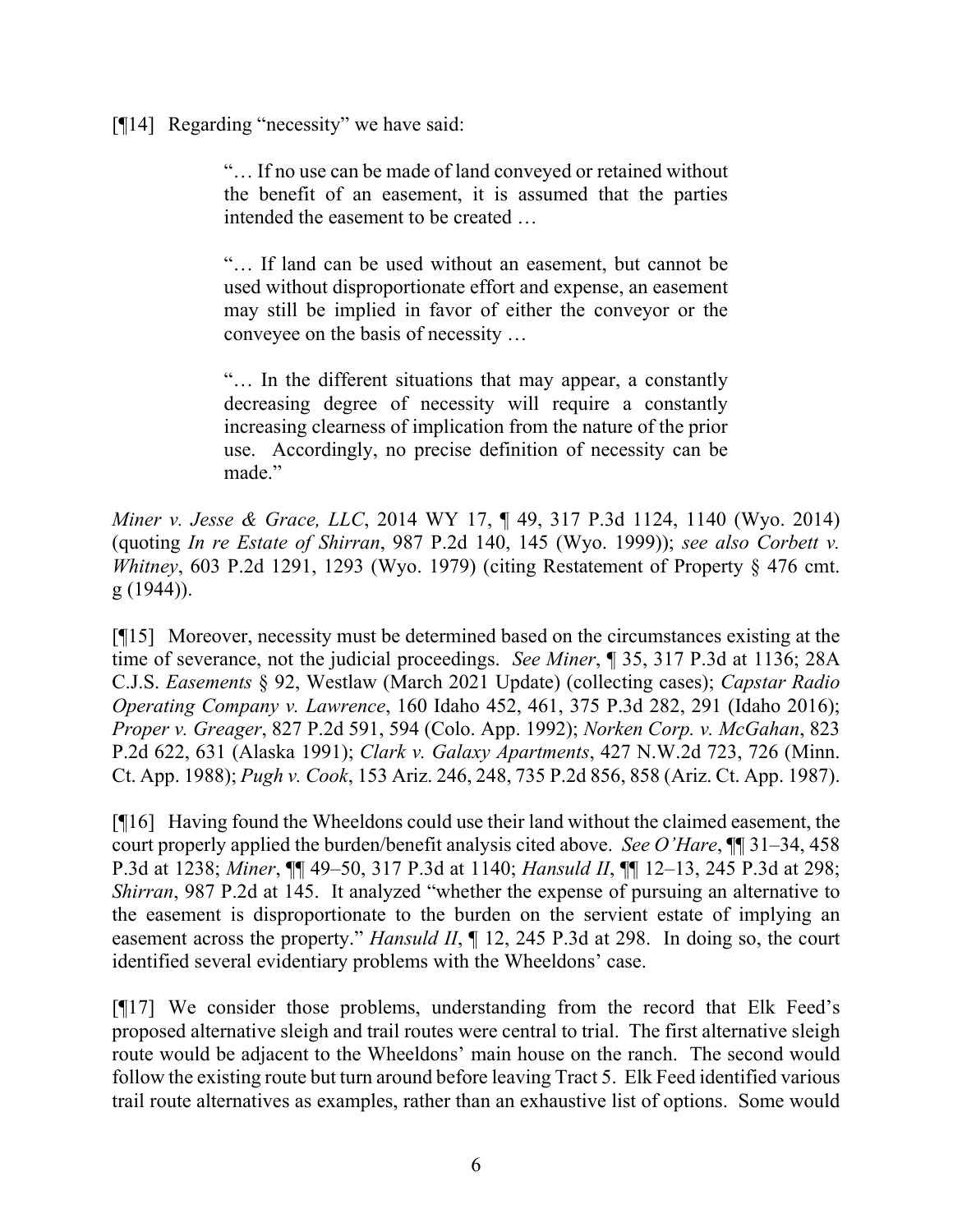require the Wheeldons to access Forest Service trails—which they had a permit to use via their dirt road (Horse Creek Road) rather than Tract 2. On direct exam by Elk Feed, Mr. Wheeldon identified several more alternatives. For example, the current two-hour route could be converted to a four-hour route.

[¶18] In their case-in-chief, the Wheeldons called four witnesses.<sup>[5](#page-7-0)</sup> The elk feeding grounds manager testified about Game & Fish employees' regular use of the dirt road through the ranch. A trail ride expert identified potential problems with Elk Feed's proposed alternative trail routes, opining that the current route was best. Mrs. Wheeldon provided background about the ranch and then discussed Tract 2, recent ranch revenue, the permit to use Forest Service trails, and concerns about the alternative routes. Coby mainly discussed potential problems with the alternative sleigh routes, but he also addressed some matters related to Tract 2. The Wheeldons introduced documents related to the real estate transactions discussed above, along with the ranch's balance sheets and profit/loss records for 2014, 2015, and 2016.

[¶19] Specifically as to sleigh rides, the Wheeldons suggested they had to use Tract 2 to view the elk (the sleigh ride's main attraction) on adjacent Game & Fish property. In addition, they opposed the first alternative route because it would impact their septic tank, require relocation of a satellite dish, not be as scenic, and not allow room for sleighs to pass each other. They opposed the second because it would require them to construct a turnaround, install guardrails, and widen the road; it might also limit the number of sleighs they could operate each night. As to trail rides, the Wheeldons opposed any alternative involving their dirt road, believing it presented safety concerns (traffic would "spook" the horses), they would need to add a "tail guide," and the dirt road would diminish the ride quality and thus lower the amount they could charge guests for four-hour rides.

[¶20] The district court separately addressed each ride type. It determined that the Wheeldons failed to prove necessity for an implied easement for sleigh rides primarily because alternative routes were available and the Wheeldons presented very little information about how much an alternative(s) would cost. And the financial information they did present was not "related to the price of sleigh rides or the costs of improvements in 2007[.]" Accordingly, the court was left with only "a generalized comparison of current impacts." Moreover, testimony "firmly established" the elk were fed, and thereby viewed, adjacent to the Wheeldons' property, not Elk Feed's.

[¶21] The court reached a similar conclusion about the trail rides. Available alternatives required no construction, further infrastructure, or additional staff, and the Wheeldons "provided very few facts regarding the financial impact of using alternatives." The testimony they did provide "was not always credible" and did not pertain to 2007. The court did not consider the Wheeldons' concerns about using the dirt road because they

<span id="page-7-0"></span><sup>&</sup>lt;sup>5</sup> In rebuttal, the Wheeldons called one witness to address a matter unrelated to necessity.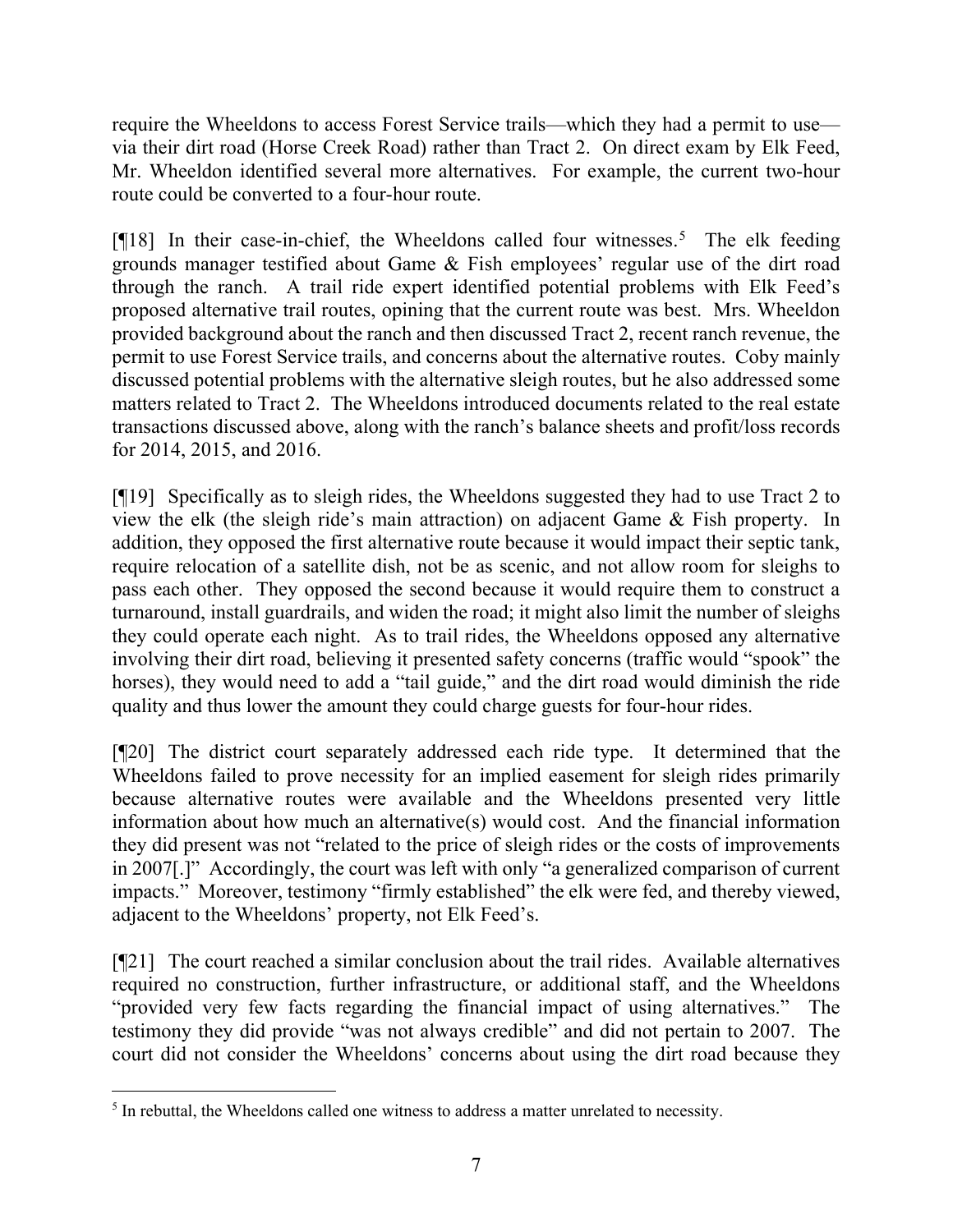"granted [Game & Fish] an express easement to use that road in 2014, well after the 2007 transfer of Tract 2 to their son." And the court found it noteworthy that the Wheeldons relied on their Forest Service permit as a basis for the alleged easement, but they did not present a 2007 permit or call a Forest Service employee to testify.

[¶22] The Wheeldons do not address these evidentiary deficiencies. Instead, they argue that when a "less exacting" reasonable necessity standard is applied, their continued use of the claimed easement before and after giving Coby Tract 2 demonstrates the claimed easement is reasonably necessary for the convenient and comfortable enjoyment of their property. Continued use is not the same as reasonable necessity. *See, e.g.*, *Miner*, *¶* 49, 317 P.3d at 1140. From our record review, not only do we conclude that the court applied the correct necessity standard, we also agree that the Wheeldons failed to prove necessity existed at the time of severance. *See id.* ¶ 35, 317 P.3d at 1136.

# *II. The district court did not determine that Elk Feed is a bona fide purchaser deserving the protections afforded that status, and the court's bona fide purchaser references were not pertinent to the necessity analysis.*

[¶23] After finding and concluding that the Wheeldons failed to carry their burden to prove necessity, the court stated that its conclusion "align[ed] with some of the more recent principles of implied easement law." First, the court looked at factors the Restatement (Third) of Property (Servitudes) § 2.11 (2000) suggests "enter into the determination whether a servitude should be implied." In the course of applying the various factors, the court characterized Elk Feed as "a bona fide purchaser, who conducted due diligence with respect to title work and recorded easements." Second, the court looked at factors the Restatement (First) of Property § 476 states are important "[i]n determining whether the circumstances under which a conveyance of land is made imply an easement[.]" In the course of applying those various factors, it referred to Mr. Boerschig as a bona fide purchaser.

[¶24] The Wheeldons argue the characterization of Elk Feed as a bona fide purchaser is contrary to the great weight of the evidence and is clearly erroneous. They maintain that Elk Feed could not have been a bona fide purchaser because it had actual and inquiry notice of the implied easement claim before purchasing the property. Accordingly, they contend Elk Feed does not deserve the protections that Wyo. Stat. Ann.  $\S$  34-1-120<sup>[6](#page-8-0)</sup> and the

<span id="page-8-0"></span><sup>&</sup>lt;sup>6</sup> The statute provides: "Every conveyance of real estate within this state, hereafter made, which shall not be recorded as required by law, shall be void, as against any subsequent purchaser or purchasers in good faith and for a valuable consideration of the same real estate or any portion thereof, whose conveyance shall be first duly recorded." Wyo. Stat. Ann. § 34-1-120 (LexisNexis 2019). To prevail in a contest under this statute, the purchaser must show he has "the status of a 'bona fide purchaser,' which is: (1) a purchaser in good faith; (2) for a valuable consideration, not by gift; (3) with no actual, constructive or inquiry notice of any alleged or real infirmities in the title; and (4) who would be prejudiced by the cancellation or